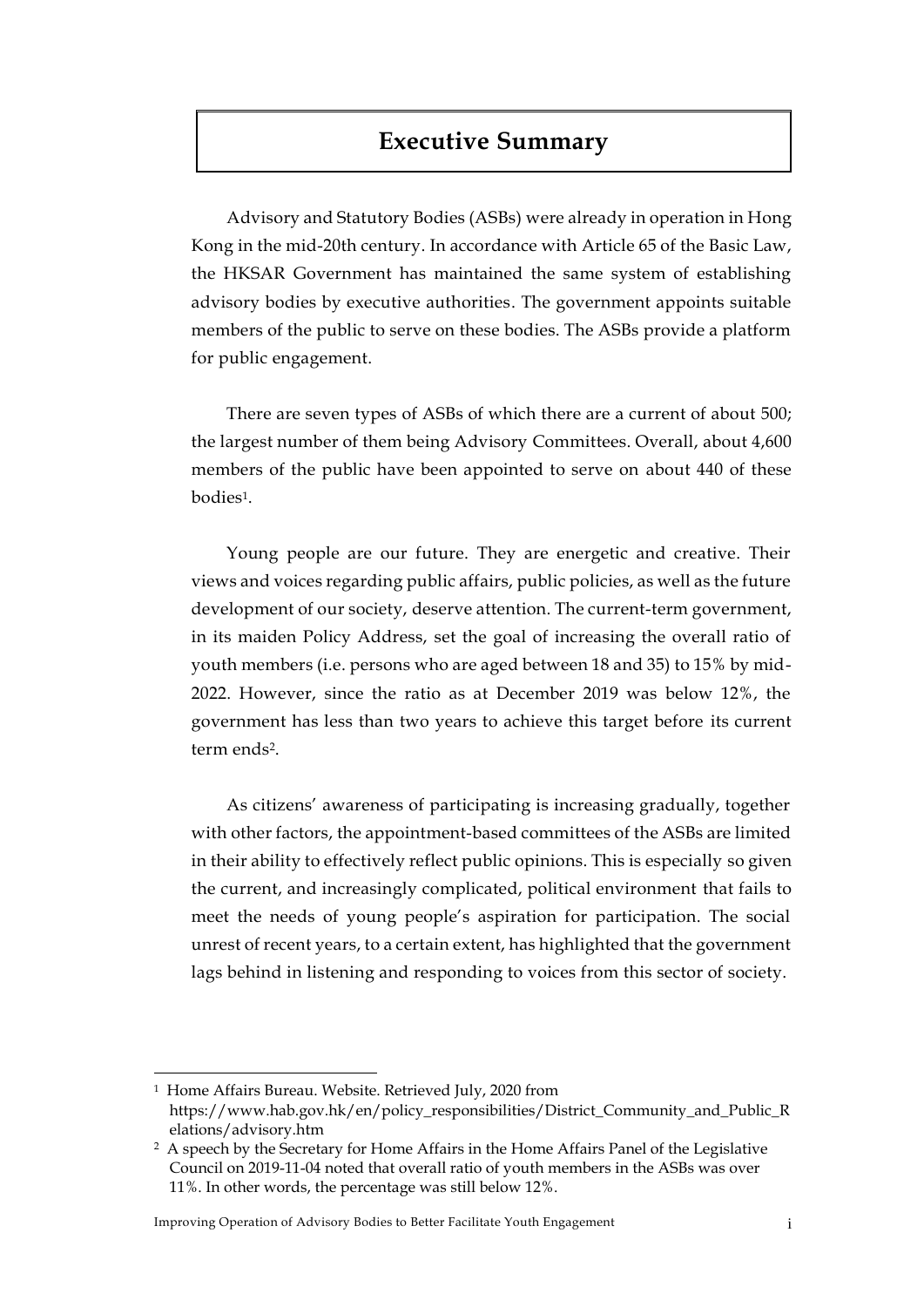While the city has experienced many changes in recent years, the last review of ASBs was in 20033. This means the role and functions of ASBs have not been assessed for more than a decade. It is therefore worth reviewing what could be done to improve the operations of advisory bodies to better facilitate youth engagement.

This research is aimed at understanding the attitude and situation of young people about taking part in the government's advisory bodies. Major barriers that impede the active participation of the youth in serving on any committee will be identified along with recommendations to address the relevant issues.

In conducting this research, data was collected between June and July 2020 through: an on-site survey of 524 young people aged 18 to 35; parallel case interviews with 18 similar individuals; and research-exclusive interviews with 3 academic and experts.

## **Main Discussion**

**1. An effective advisory-body system could help bring about better governmental governance. This system has operated in Hong Kong for decades, yet it faces challenges. The HKSAR Government should be focused on enhancing the system's performance given the everchanging environment of the city.** 

One general purpose of setting up, and appointing members of society to serve on advisory bodies is to absorb public views in policy formulation. This, in turn, can help to increase the legitimacy of the policy.

In Hong Kong, ASBs have been in operation for many years, and the government regularly seeks opinions from members of these bodies. ASBs are therefore considered to be an important platform to nurture talent.

<u>.</u>

<sup>3</sup> Home Affairs Bureau. (2003). Review of the Role and Functions of Public Sector Advisory and Statutory Bodies Consultation Paper.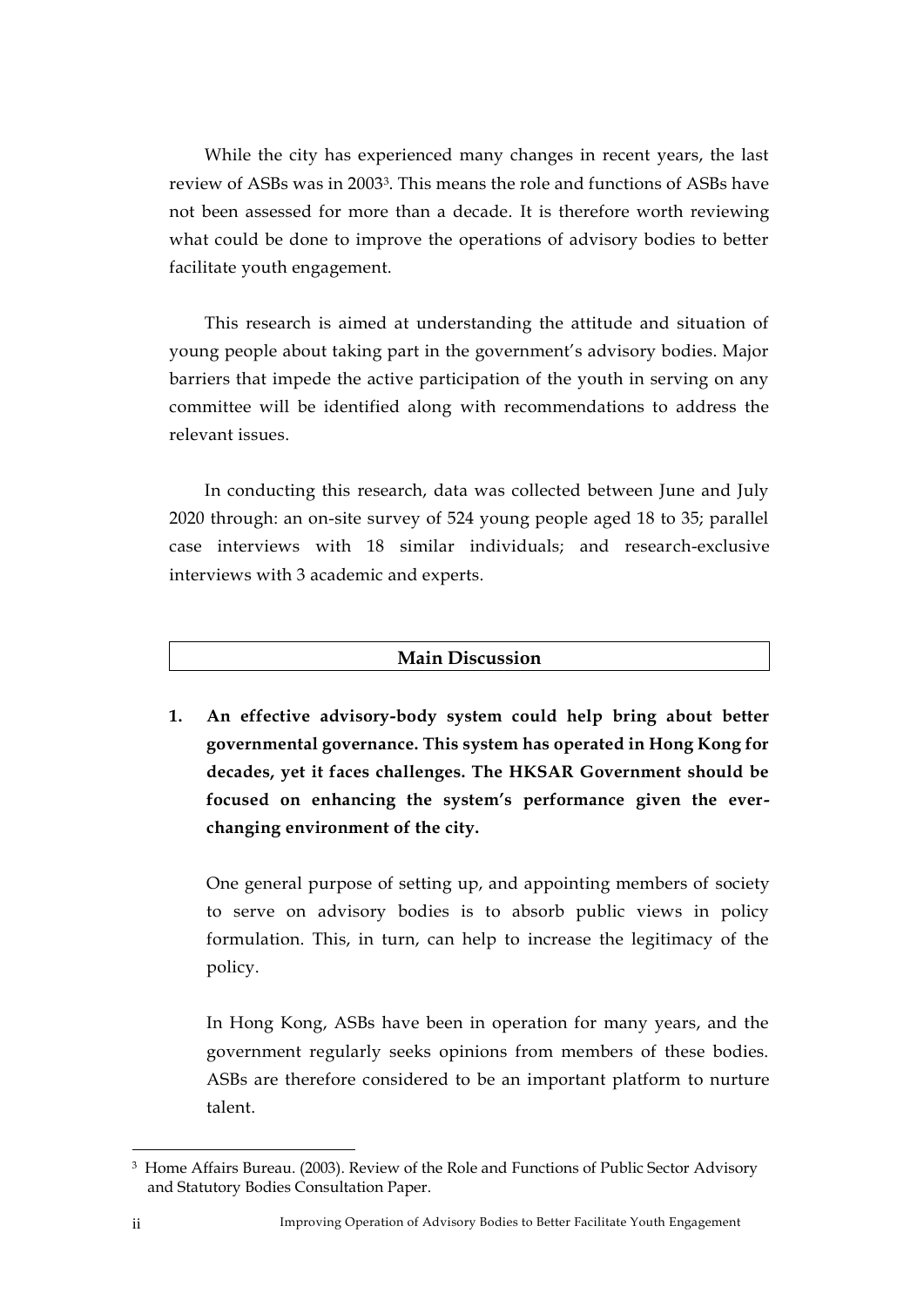However, an interviewed academic raised the concern that the function of ASBs in providing advice, as well as their attractiveness to talent from participating, was declining. The availability of other channels that serve a similar purpose is becoming more widely available.

The 524 respondents polled gave a pass mark (on a scale of 0 to 10; 5 being the pass mark) regarding the performances of ASBs in two basic functions: (1) enhancing the legitimacy of the policy (an average of 5.55 points), and (2) absorbing professional advice (an average of 5.52 points). Close to one-third (32.1%) did not think that the system had performed the function of being a talent bank.

The findings above highlight room for improvement in the performance of the government's advisory bodies. The system has not been reviewed for more than 10 years, despite the city undergoing many significant changes during this period of time. The government should consider revising the system to meet the needs of today's society, and to enable better governance.

**2. There are several hundred ASBs in Hong Kong involving different government bureaux and departments. A pro-active and influential leadership structure is crucial for developing an all-round strategy for ASBs in future.** 

Referring the situations overseas, a high-level government unit manages the entire strategic development of advisory bodies irrespective of the fact that they are under different ministers or operational departments.

As at end of 2019, there were about 500 ASBs in Hong Kong, under different bureaux and departments. Approximately 4,600 citizens (who collectively hold a total of around 7,000 service posts), have been appointed to serve on about 440 ASBs. The number of personal CVs collected in the government's centralized database, which contains the information from the citizens showing interest in serving on these bodies, has been on the increase in recent years. Also as at end of 2019, more than 40,000 CVs were being kept in the database.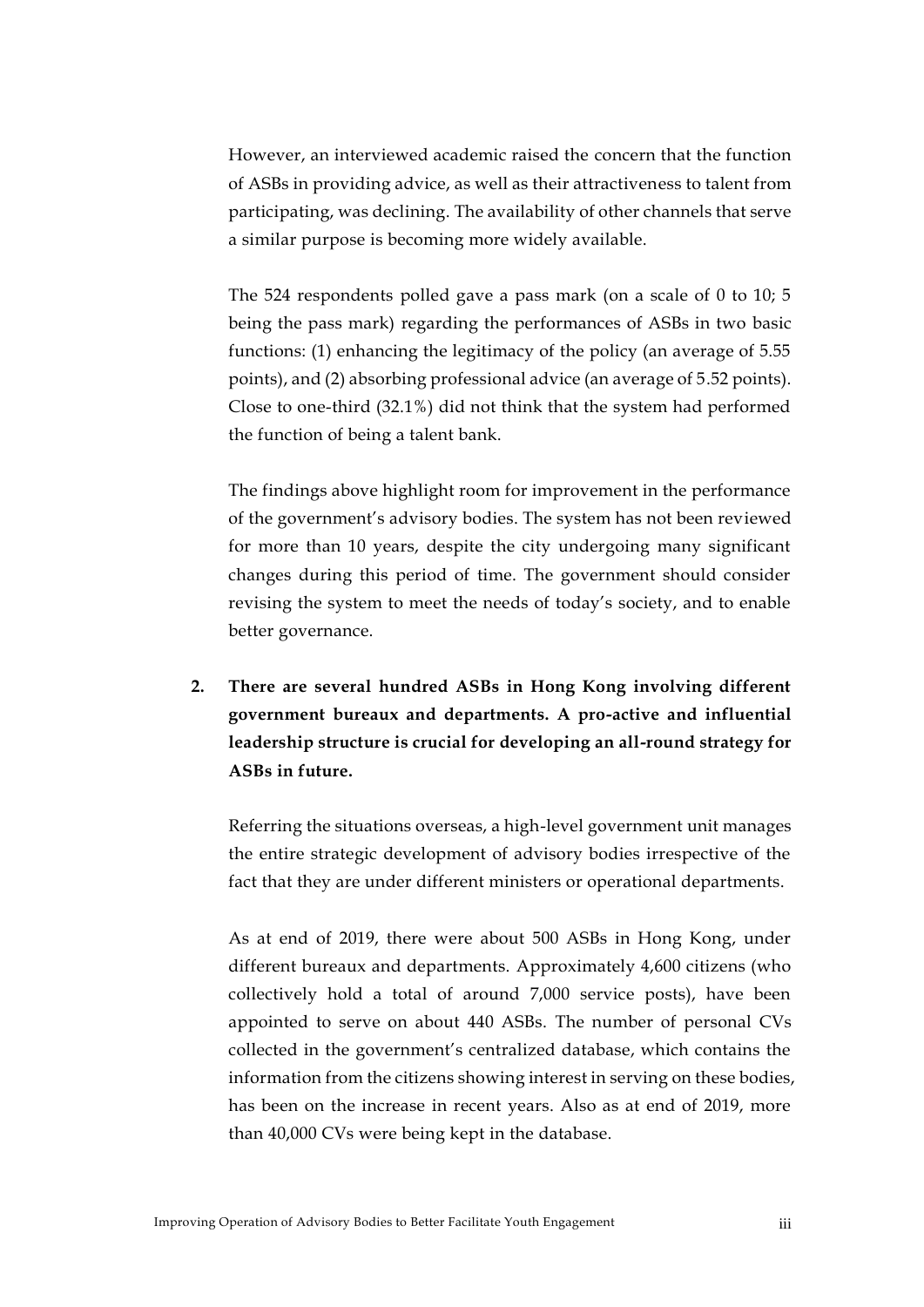The Home Affairs Bureau (HAB) has been responsible for the overall policy on public sector ASBs. Despite this there are no clearly defined working relationships between the HAB and other bureaux and/ or their respective departments.

An expert who was interviewed pointed out that there was a lack of leadership within the HKSAR Government, with no-one taking charge of the overall strategic development of ASBs. An interviewed academic said that the increasingly complicated political environment of the city had left the government with no time to consider the future of ASBs.

As ASBs cover a wide range of issues, a pro-active and influential leadership structure is crucial for developing all-round strategies for human resources, public education, and the setting of future ASBs goals.

**3. ASBs provide a platform for public engagement, and as such is a matter of public importance. The government should pay attention to the public's perceptions about the efficacy of participation, and the quality of the appointed members. Securing public trust and support is essential for the continuation of the system.** 

ASBs provide a platform for public engagement. Yet youth from the case interviews raised two major problems about the appointment process. These were drawn from experiences of attending panel interviews for posts under the "Member Self-recommendation Scheme for Youth" (MSSY): (1) the selection criteria were too general; (2) the ability of the appointees was not convincing.

These negative perceptions undermined future interests in applying again for the similar purpose. Some current ASB members in the parallel case interviews mentioned that their peers were suspicious about their appointment based on political reasons rather than personal merit. Some mentioned that ASBs rarely publicly promoted their work, thus giving the public the impression that taking part in ASBs was not worthwhile.

More than 45% of the survey respondents disagreed with the notions that advisory body operations were transparent enough (46.7%), or there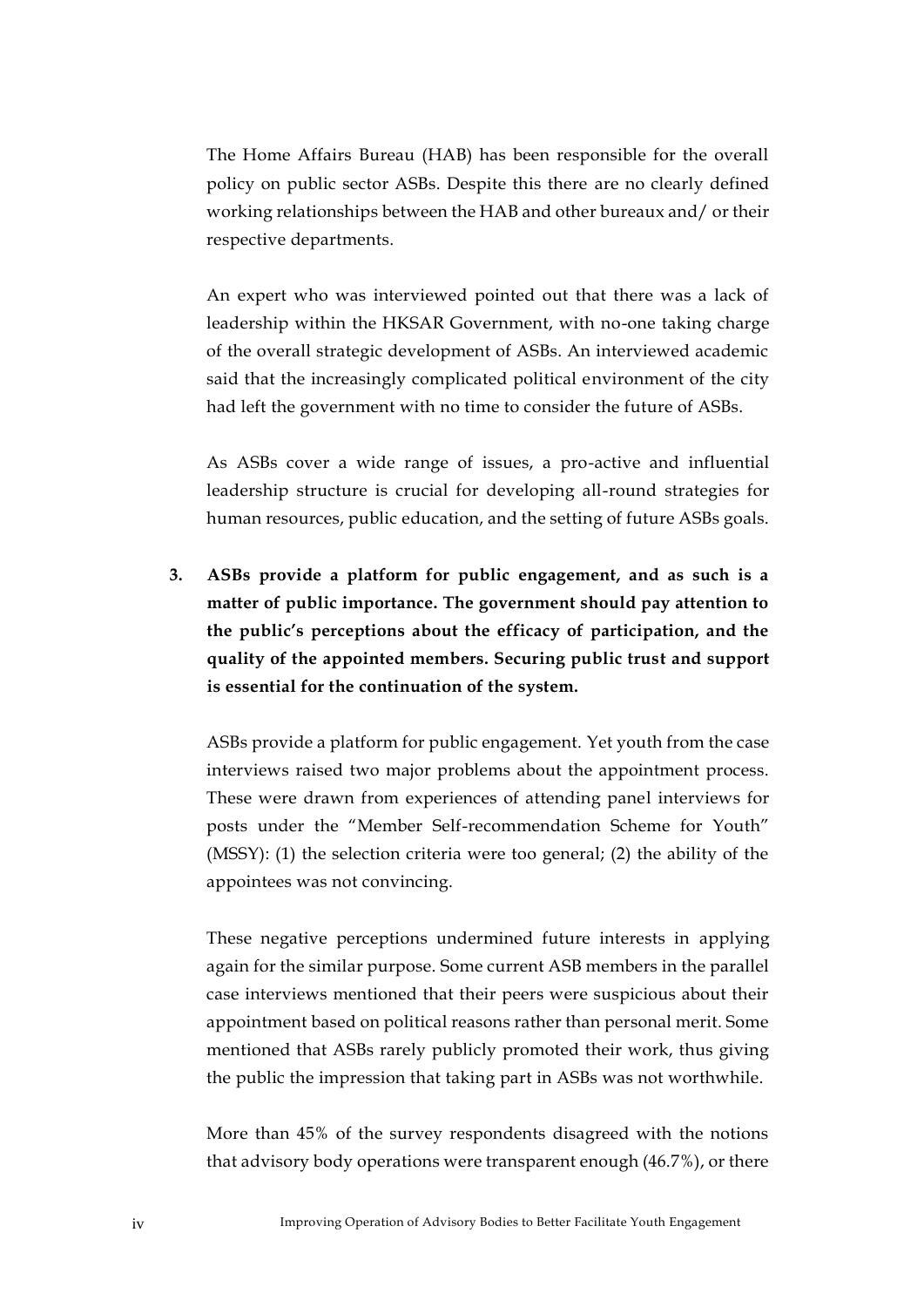was direct communication between the government and the citizens (45.1%). Over 30% (32.3%) did not think that the government had made ASBs appointments based on the merit of the individual concerned.

When it came to those who showed no interest in nominating themselves to serve on these bodies (72.9%), a considerable proportion stated their reasons as being that: a) the bodies had no influence (27.7%), or b) they were unclear about the selection criteria (25.7%).

When asked about the extent of fear of being labelled as "progovernment" if they were appointed to serve on ASBs, survey respondents rated it at an average of 4.98 points (on a scale of 0 to 10; 5 being the half-half).

The academics in the interviews mentioned that the HKSAR Government should clearly show its commitment in wanting the public to actively take part in ASBs. However, given the political vulnerability of the government, and its many years of low approval ratings, it could not be ruled out that members of the public might worry about their own reputation if they accepted the government's appointment to serve on these bodies.

Taking part in public affairs should intrinsically be considered a good thing: as a citizen's right and responsibility. The basic rationale for the establishment of ASBs is to provide recognition of the service made to society by members of the public. It should not provoke public suspicion, or have a negative impact upon appointees. All these show securing public trust and support is essential for the continuation of the system.

## **4. While some young people aspired to participate, others had hesitations about joining advisory bodies. A poor level of trust between the government and young people was one of the factors.**

More than 70% (72.9%) of the survey respondents believed that youth could bring about changes through participation. 27% (27.1%) expressed an interest in nominating themselves to serve on ASBs, mainly because they wanted to directly reflect the youth voices (55.6%), or wanted to have an influence on policies (54.2%). Survey respondents also had high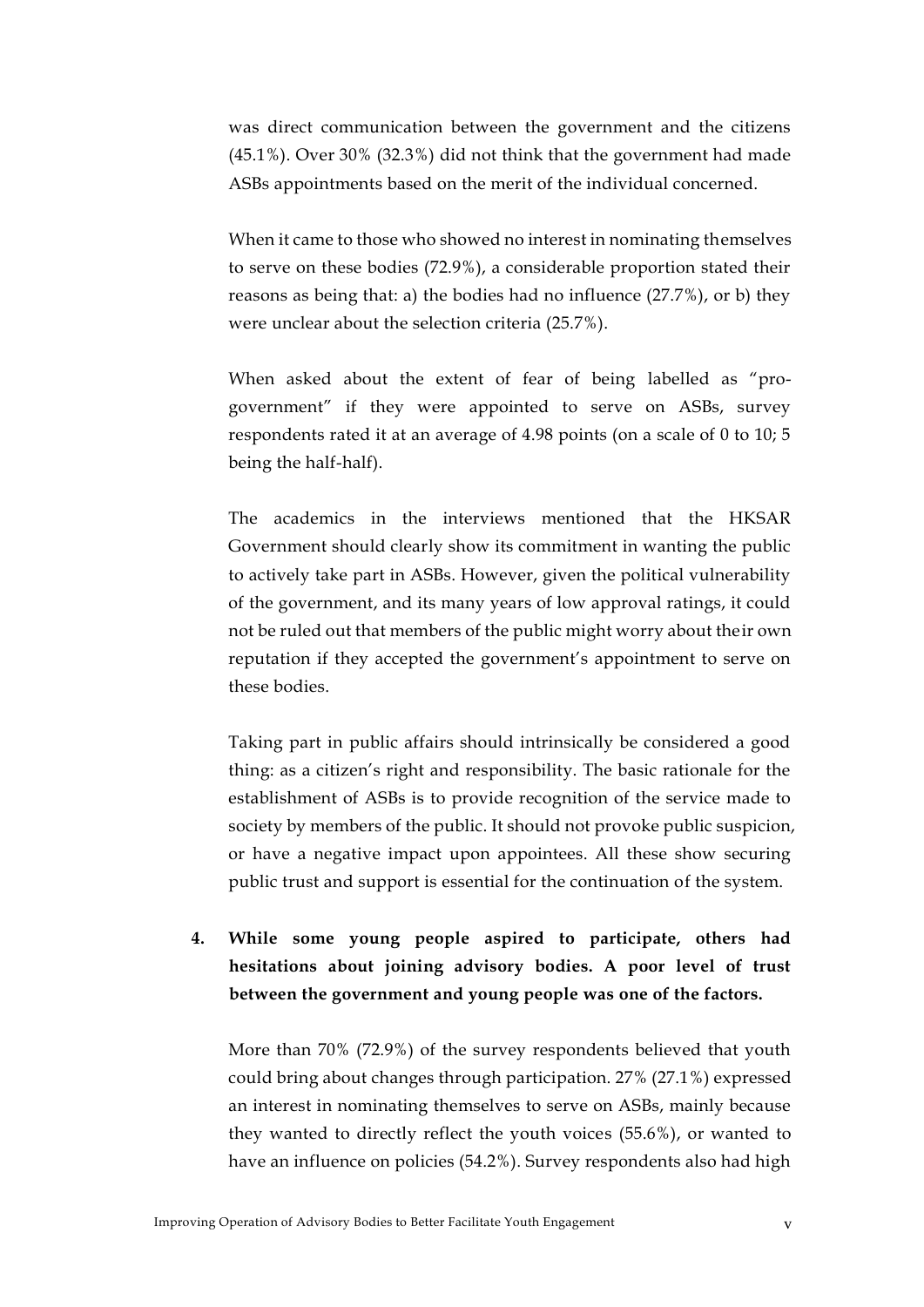expectations of the MSSY appointees' performance: 70% expected them to be active in providing opinions; 64.5% hoped that the young appointees could bring new perspectives to the government.

Some respondents from the parallel case interviews mentioned that once they were given a chance to have discussion sessions with government officials. They noted that the officials were serious in listening and responding to their opinions. Some current ASB members felt encouraged when they brought their voluntary/ frontline experiences into the advisory bodies.

Respondents in the survey believed that it would be helpful for the government to demonstrate that it was absorbing youth voices if it gave responses to opinions provided by young people. They rated it at an average of 6.16 points (on a scale of 0 to 10; 10 being very effective).

Some youth from the parallel case interviews, however, said that they hesitated to take part in serving on advisory bodies due to increasing distrust between the government and young people in recent years. Some even worried that doing so would provoke criticism from their peers.

Over 70% (72.9%) showed no interest in nominating themselves for serving on the advisory bodies; more than one-tenth of whom (13.6%) stated they did not want to help the government. More than two-fifths (45.2%) disagreed with the notion that the government treasured the participation of young people.

The relationship between the government and young people has consistently been at a low level in recent years. The general public has also had an overall negative sentiment towards participation. Government and society at large need to take this matter seriously. Young people value the importance of participation, and they also want to have their voices heard. The government should make a greater effort to maintain the enthusiasm of the youth to serve society. The continuous participation of the younger generation is of great importance, particularly when society is dealing with its current unprecedented difficulties.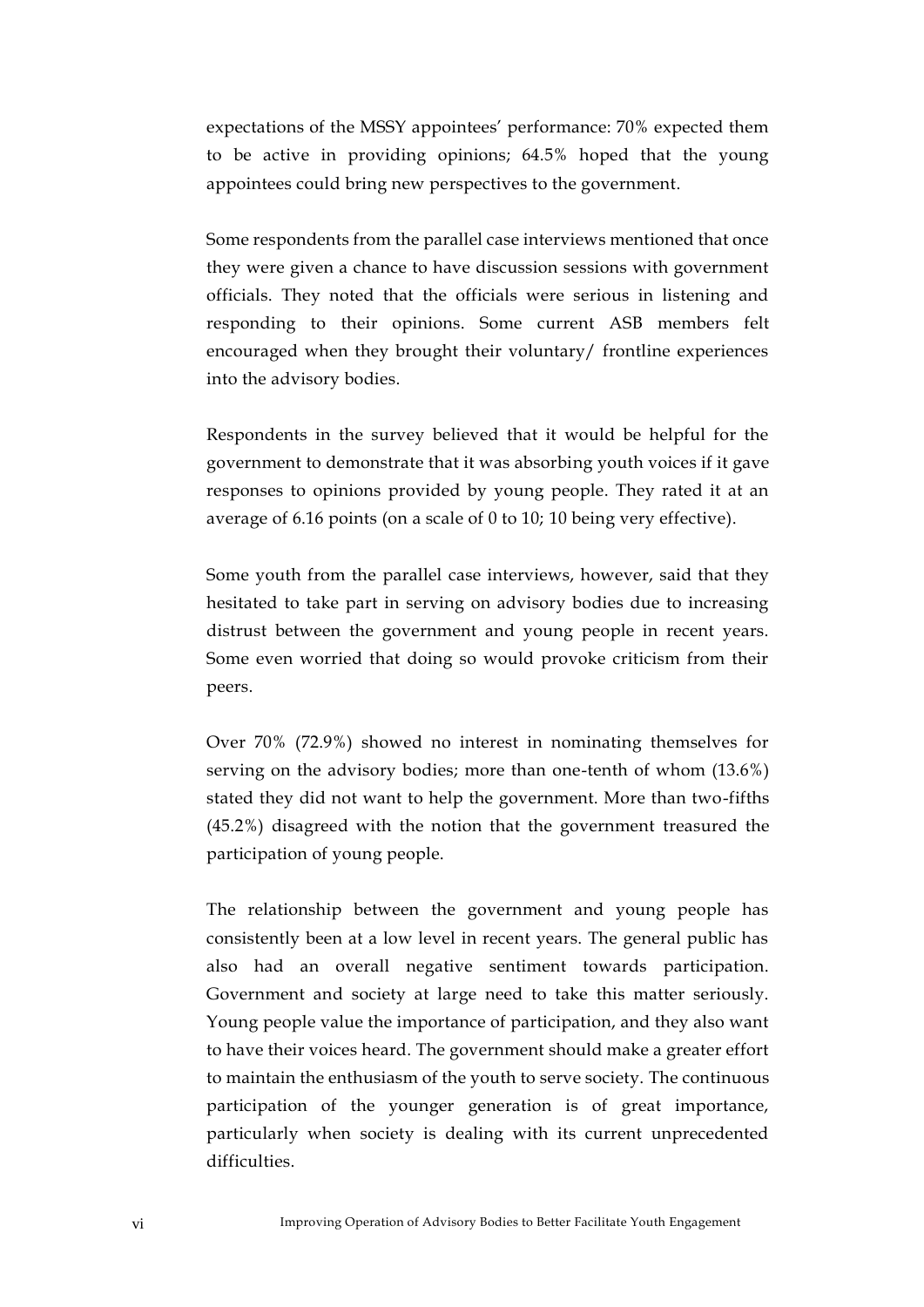**5. Taking part in the work of advisory bodies is meaningful for youth. There are, however, barriers to their active participation, mostly including lack of skills or time. The government and society as a whole should jointly assist young people eliminate these hurdles.** 

Summing up the points of the youth from the parallel case interviews, taking part in the work of advisory bodies is meaningful for young people: they provide an opportunity for rational discussions, to express opinions to the government directly, to be more familiar with the operation of the government, to learn from experienced members, and to contribute innovative ideas.

They, however, also raised two major barriers to effective participation: (1) lack of skills. Some, who are current ASB members, mentioned that they were not familiar with the skill in presenting viewpoints precisely in meetings, while some said that people and procedures were strange when they first began; (2) lack of time. Advisory body meetings are usually held on weekdays. Some of them were uncertain if they could keep on taking part. A youth in the parallel case interview mentioned that she had to give up the government's appointment because of a time clash between meetings and classes.

When asked about the extent of worry of having difficulty in allocating time to attend, the respondents polled rated it at an average of 5.49 points (on a scale of 0 to 10; 5 being the half-half).

An expert said that young members usually lacked skills in how to get the government to pay attention to their opinions/ ideas, and therefore a sense of uselessness might develop among them.

In the survey, more than half (57.0%) perceived that young people in the advisory bodies were political decoration. Some, who are current ASB members, mentioned that their peers doubted the difference that they could make.

To continue, the advisory bodies need the young generation to join in. Government and society as a whole should help young people overcome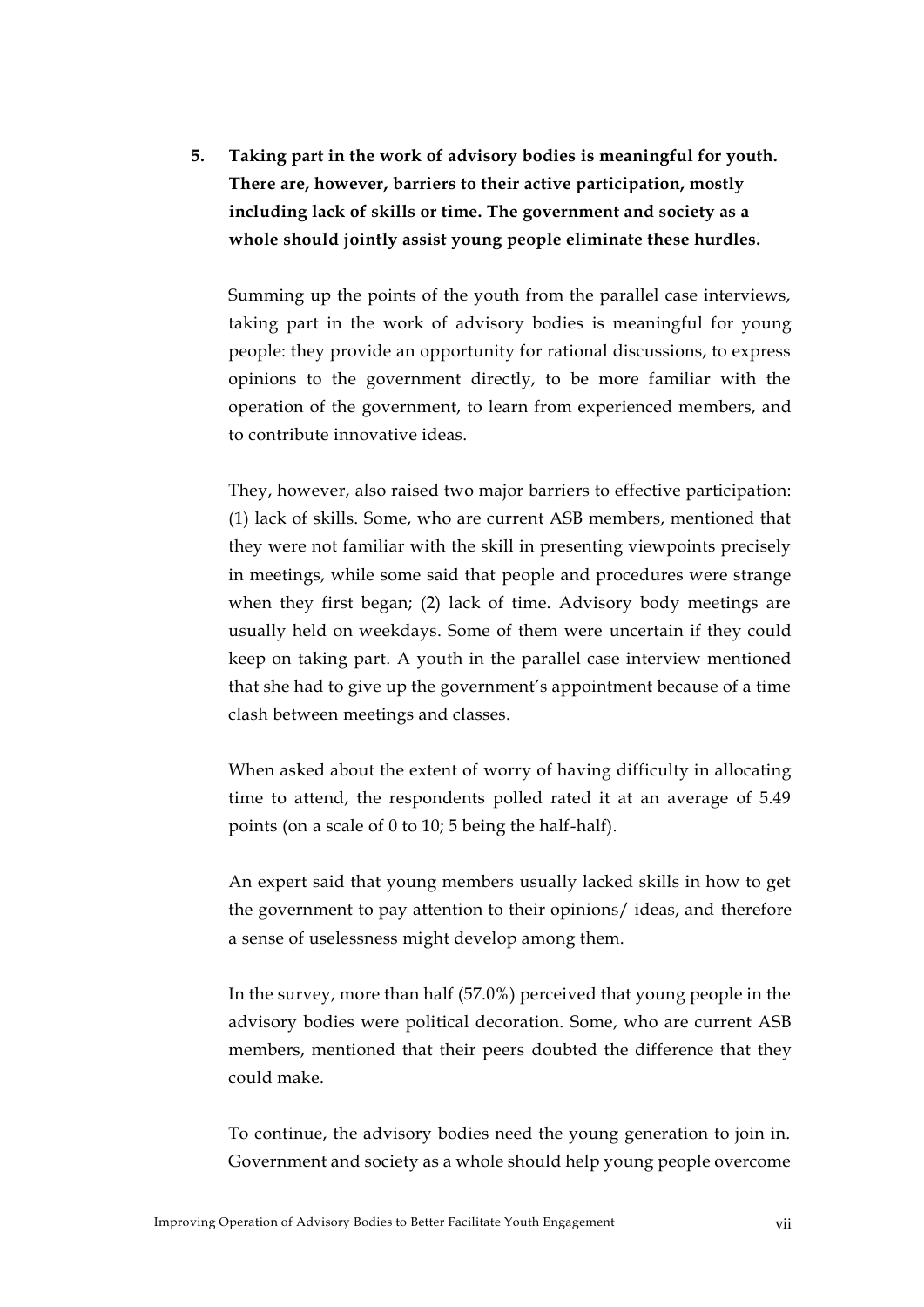the barriers that hinder their effective participation in ASBs.

**6. Advisory bodies have limitations in absorbing youth voices from a wide variety of backgrounds. The government should explore other forms of collecting different public-opinion voices.** 

There were 72.9% who showed no interest in nominating themselves to serve on the advisory bodies. Of them, almost half (48.7%) stated their reason as lack of skill; 15.4% were not in favour of the appointment system. More than one-third (38.2%) of the total respondents did not think that ASBs were representative in terms of their membership composition. A considerable proportion of respondents expected that young members in the advisory bodies could make good use of their personal networks to collect more views of young people (67.8%), or could arrange district visits for exchanges of views with young people  $(62.4\%)$ .

Some youth in the parallel case interviews said that the government had a narrow definition of talent. Young people with outstanding performance beyond the government's scope of talent might be excluded from ASBs. They were also aware that advisory bodies had limitations in absorbing youth voices from a wide variety of backgrounds. There is a hope that young members in these bodies could help promote such voices, or act on behalf of youth from different backgrounds.

The future of society needs the participation of our younger generation. Their views and voices, therefore, should not be neglected. Government and society should look for new, innovative approaches or explore other possibilities using information technology to make sure the voice of young people from different backgrounds, as well as the general public, can be listened and responded to.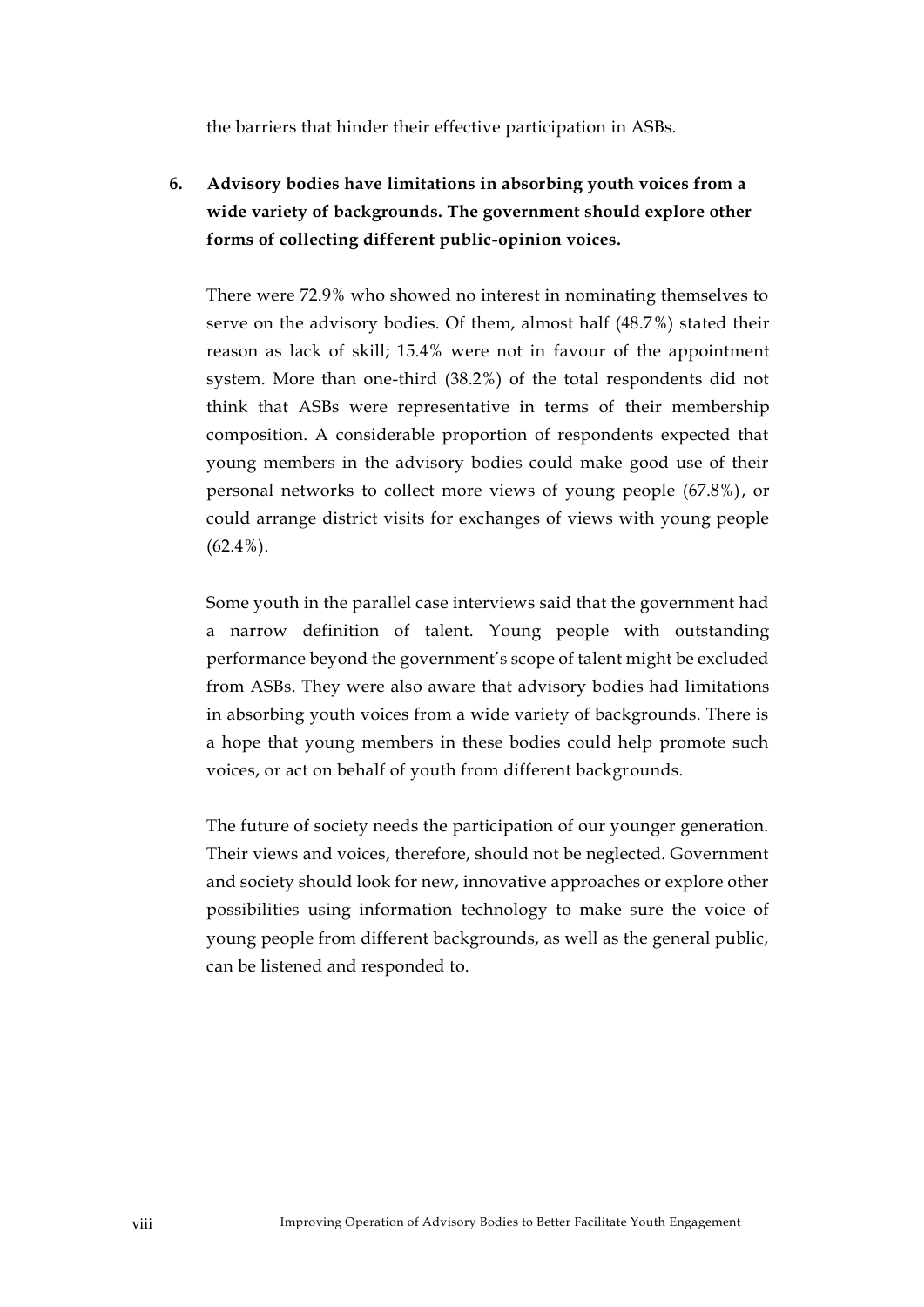## **Recommendations**

Based upon the findings and discussion above, the following recommendations are proposed through this study in order to improve the operation of the advisory bodies to better facilitate youth engagement.

**1. Review the role and functions of ASBs; explore the possibility of establishing a high-level, forward-looking leadership structure.**

**We recommend a review on the role and functions of government's advisory bodies, in particular their performance in providing quality advice, attracting talent to serve and enhancing public engagement. The review should also include their role when the political landscape of society gets more complicated. We also recommend exploring the possibility of establishing a high-level leadership structure to ensure the long-term development of advisory bodies. The strategy would serve to set goals, allocate resources, develop talent banks, identify key performance requirements and promote public education of these bodies.** 

- **2. Provide concrete measures to tackle the problems that hinder youth from taking part in the advisory bodies.** 
	- **2.1 Promote a friendly workplace culture towards participating in public affairs. Large-scale companies could provide incentives and encourage their employees to participate in public affairs. They could start by allowing employees to take four hours of leave per month to attend ASB meetings. This accounts for approximately 2.5% of monthly working hours.**
	- **2.2 Establish a support platform for young members of ASBs to deepen their role and influence. The platform emphasizes three areas:**
	- **(a.) Enhance the connectivity of young members with youth groups in community;**